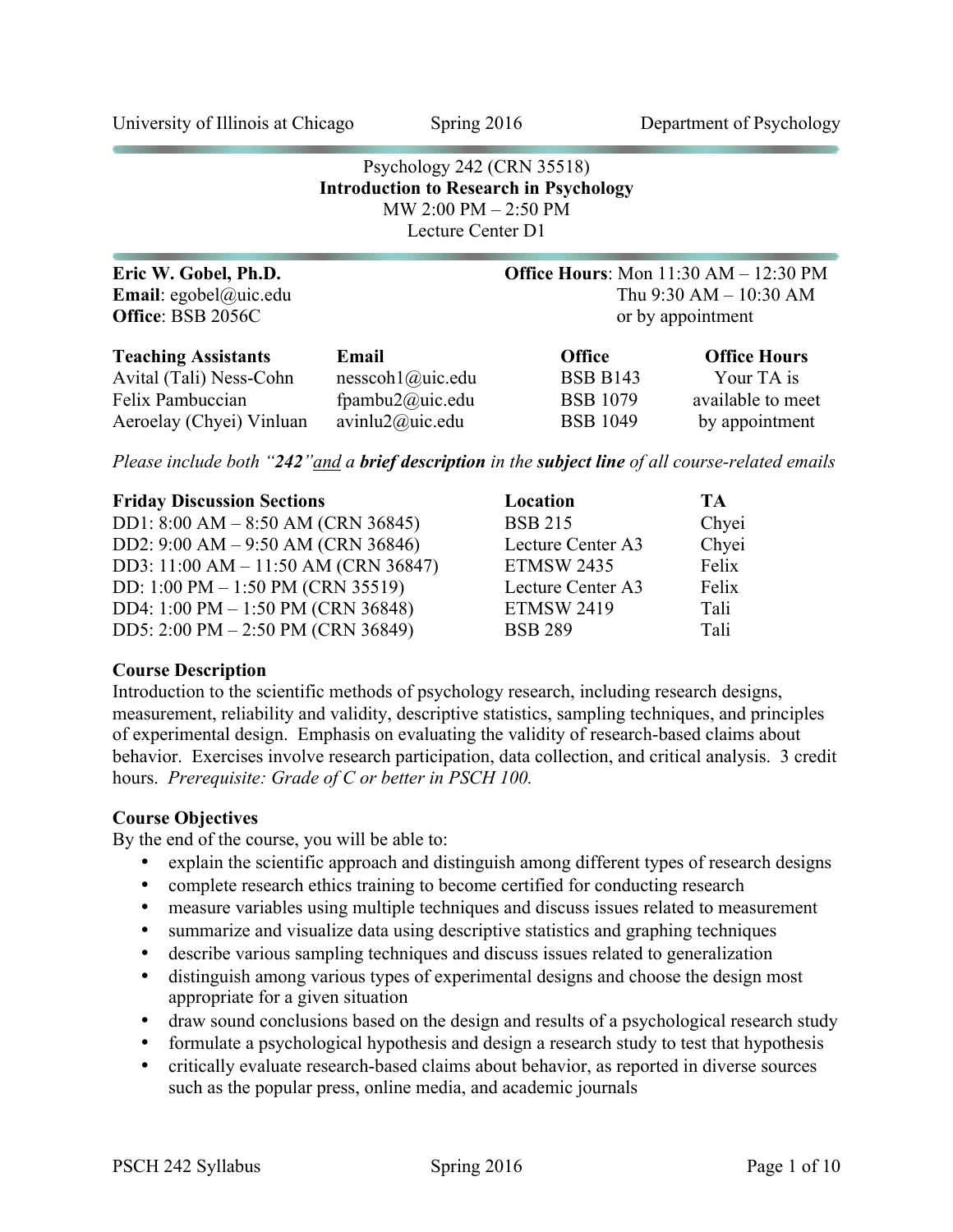#### **Materials**

### **Required Textbook**

Morling, B. (2014). *Research methods in psychology: Evaluating a world of information* (2nd ed.). New York, NY: W. W. Norton & Company. ISBN: 978-0-393-93693-3 (paperback), 978-0-393-90610-3 (looseleaf).

Note: It is essential that you use the 2nd edition of this textbook due to numerous improvements and other changes from the previous edition.

Electronic versions of this textbook are also available. The e-book can be rented or purchased at http://books.wwnorton.com/books/webad.aspx?id=4294990345 or http://www.amazon.com/Research-Methods-Psychology-Evaluating-Informationebook/dp/B00SLB5NWU/ref=mt\_kindle (where you can find a free preview of the first 30 pages).

# **i>clicker Student Response System (Clickers)**

We will be using one of the current UIC standards for student response systems (clickers), the **i>clicker platform**. An **i>clicker 2 remote** is required for in-class participation in this course. The i>clicker technology is a response system that allows you to respond to questions posed during class, and you will earn participation and performance points based on that feedback and/or your in-class participation.

You may already have an **i>clicker 2 remote** from a previous course and will likely use it in other courses. It is available for purchase from the UIC Bookstore for \$43 or online (www.iclicker.com/purchase). You must then *register your i>clicker 2 remote ID for this course on the Blackboard course site*. The 8-character remote ID is the series of numbers and letters found below the barcode on the back of your i>clicker 2 remote. Instructions for using the i>clicker 2 are also on the back of the remote. *Note: the i>clicker 2 remote (with the LCD screen) is highly recommended. Use the original i>clicker and i>clicker + remotes, which provide little feedback about your votes being recorded, at your own risk*.

In order to receive your credit for participation, you will need to *register your i>clicker 2 remote ID for this course as soon as possible within the first two weeks of class*. To do this, simply find the **i>clicker Remote/GO ID Registration** module on the **Home Page** of the Blackboard course site, type your i>clicker 2 remote ID in the text box, and click the **Register** button. More detailed instructions for finding your remote ID can be found by selecting i>clicker Student Registration from the Tools area, then clicking on *More Help* at the top of the page. While you can register at any time, you must have come to class at least once and voted on at least one question in order to complete the registration process.

*To ensure that you earn your participation points, be sure to bring your working i>clicker response device with you to every class session*. It will be used every day in class, and you are responsible for bringing your i>clicker response device daily. The first two class sessions will be "practice" clicker sessions that do not count toward your course grade. Following each of these practice sessions, however, you should make sure that your clicker points are recorded in the **My Grades** area of Blackboard. *It is your responsibility to make sure that your i>clicker response device is working properly, that you are using it appropriately, and that your clicker points are being recorded on Blackboard.* Anyone found using an i>clicker response device unethically would *lose all lecture participation points* for the semester.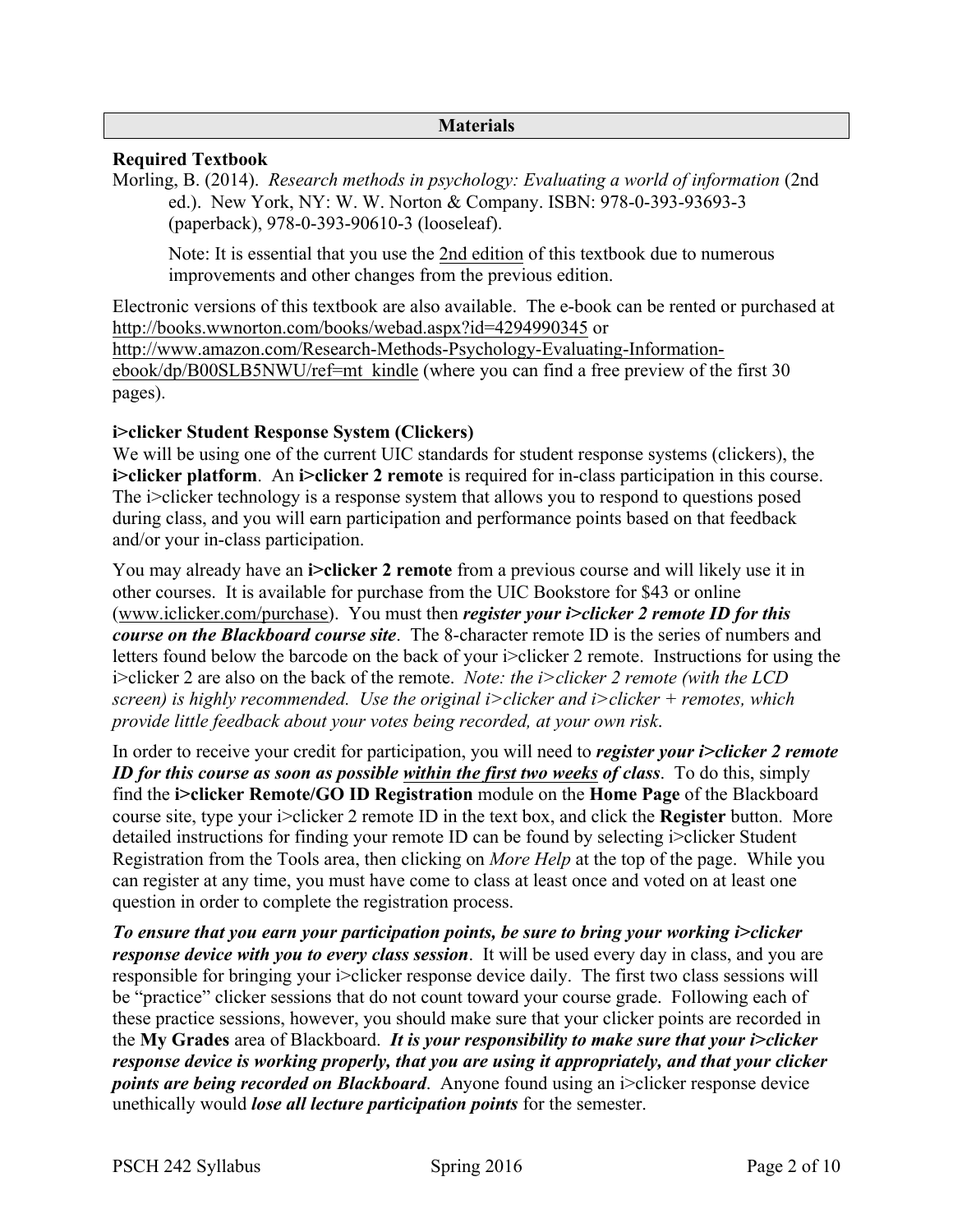If you need technical support for i>clicker2, please contact (866) 209-5698 or support@iclicker.com. The i>clicker website (www.iclicker.com) also has support documentation, video tutorials, and FAQs for students.

# **Microsoft Office Software**

This course will require you to complete assignments using software in the Microsoft Office suite, such as Word, Excel, and/or PowerPoint. The on-campus computer labs will have this software installed, and you can download Microsoft Office 365 at no cost using your UIC account (see http://accc.uic.edu/service/office-365).

# **Course Website**

The Blackboard course website found at https://uic.blackboard.com/ contains important course information and documents (including lecture slides in PDF format, assignment instructions, additional required readings, helpful resources, and any revisions to the course schedule) and will be used for electronic submission of assignments. *You are responsible for all information and material that is posted on Blackboard*.

#### **Textbook Website**

Your textbook has a companion blog website (entitled the "Everyday Research Methods Blog: Interrogating the Popular Press") at http://www.everydayresearchmethods.com. The author posts current examples of research methods concepts along with questions for thought.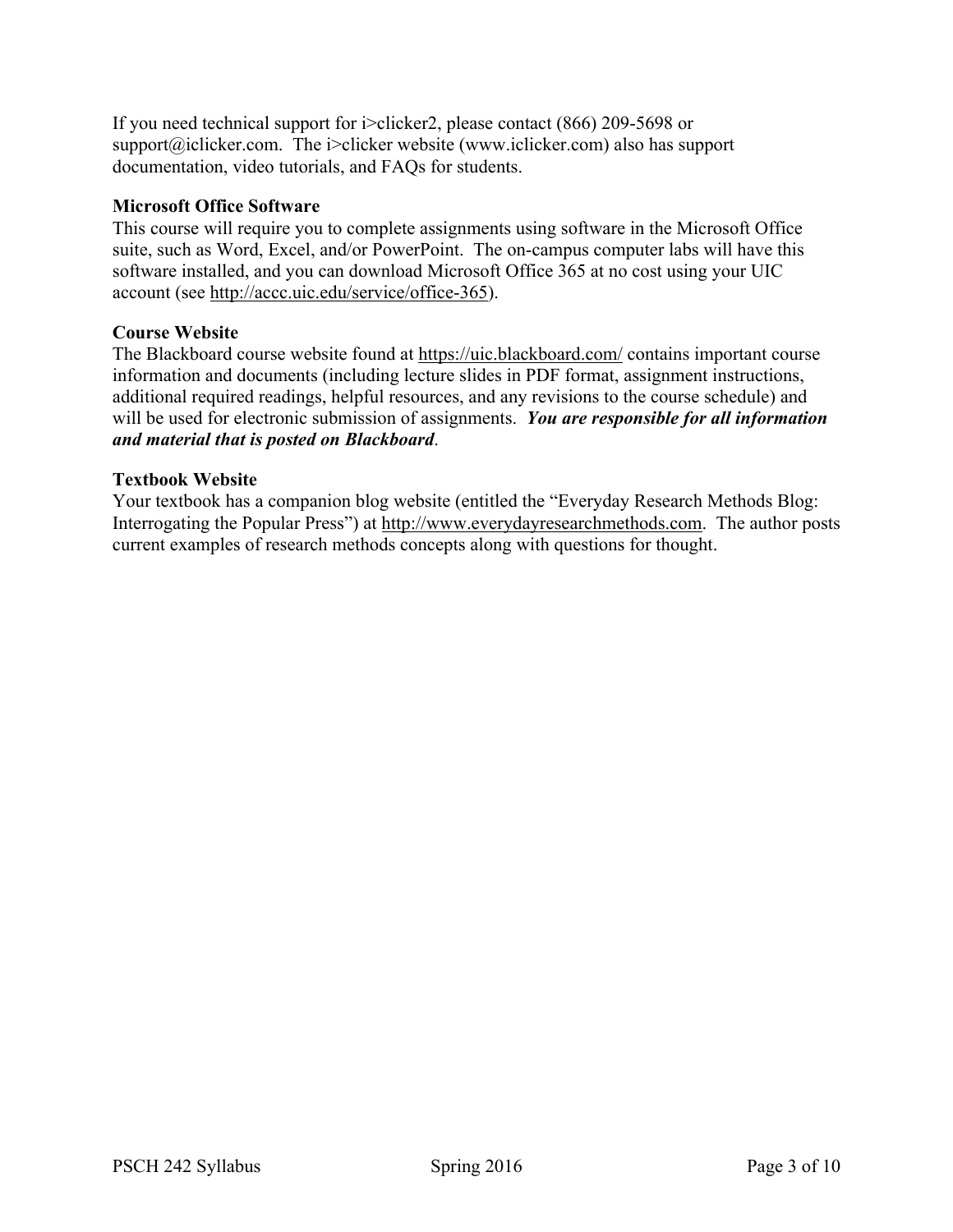#### **Assessment**

### **Course Requirements**

Students will take four exams, complete six assignments, participate in discussion section activities, and actively participate during lecture using student response system technology:

**Exams (50%)**: The *four exams* will consist of a mixture of multiple-choice, short answer, and writing questions (requiring answers of several sentences in length). The exams are not *formally* cumulative, but you must master concepts from earlier in the course in order to understand later material. The first three exams will be during class time, as indicated on the course schedule. At the end of the semester, *your lowest midterm exam score will be dropped*. Therefore, there will be *no make-up exams*; a missed midterm exam will count as your drop. The *Final Exam* must be taken during finals week on the date and time designated by the final exam schedule and cannot be dropped. All exams will be in the same room as lecture.

**Assignments (25%)**: There are a total of *six assignments* during the semester, designed to reinforce key concepts from lecture and discussion section activities. Detailed instructions for each assignment will be posted on Blackboard. *Late assignments submitted after the date indicated on the Course Schedule will not be accepted, and there are no drops*.

- 1. Intro Quiz (25 points)
- 2. CITI Training (25 points)
- 3. Science vs. Pseudoscience (50 points)
- 4. Questionnaire Research Exercise (50 points)
- 5. Psychological Science in the News (50 points)
- 6. Interrogating an Empirical Article (50 points)

**Discussion Section Participation (10%)**: During each discussion section session, *you can earn up to 10 discussion section points through active participation* in activities that reinforce course material. Obviously, you can't participate in discussion section without physically being there, so *it is critical that you regularly attend your Friday discussion section*.

*Your highest 10 discussion section participation scores will count toward your grade; the remaining scores will be dropped*. *At the end of the semester*, you will receive a discussion section participation grade consisting of your highest 10 scores. Your remaining discussion section participation scores will be dropped.

Note that while these drops are primarily intended as a buffer for days on which you absolutely must miss discussion section, you are still *expected to attend all discussion section sessions* (except in the case of an excused absence such as athletic team travel, illness, emergencies, etc.). The *discussion section activities are designed to reinforce important concepts in the course*, so attending discussion section every week will also maximize your performance on assignments and exams.

*Exceptions will not be granted for missing discussion section*, as you can apply one of your drops if you absolutely must miss that day. In the event of an *excused absence* that is approved by your TA, it may be possible to make up participation scores for *some* activities (discuss these arrangements with your TA *before* the corresponding discussion section). However, if your schedule prohibits you from regularly attending discussion section, you should register for a different discussion section or take this course during a different semester.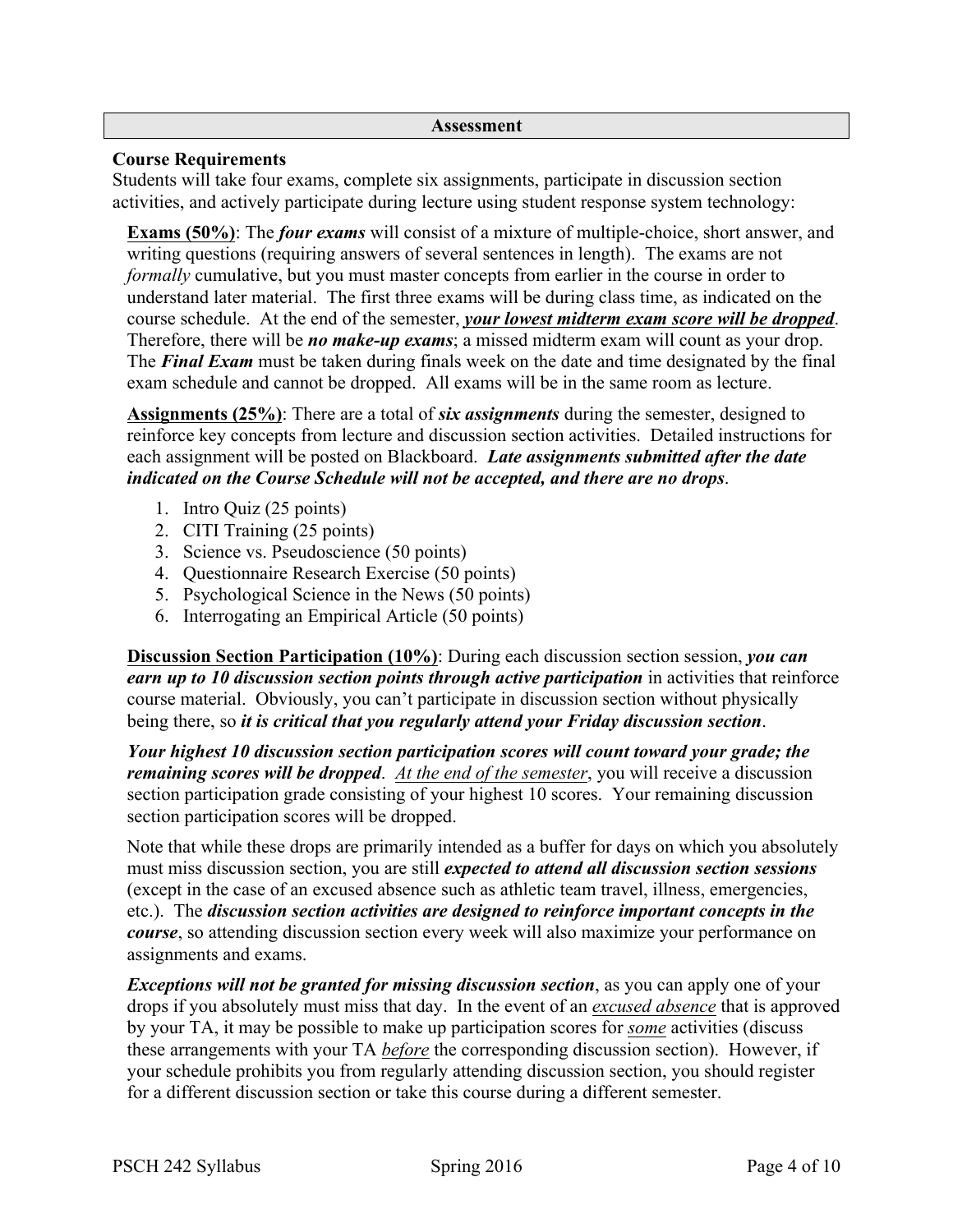**Active Lecture Participation (15%)**: You can earn *clicker points* through active participation during each class lecture session. Usually, this will be through the use of the i>clicker student response system (occasionally other activities or quizzes may be used). *Therefore, be sure to bring your i>clicker response device with you to every class session*. Using your response device to participate in class will earn you *participation points*. To maximize your *performance points*, you should do the assigned reading *before* the corresponding lecture and *pay active attention* during class. Please note that *simple clicker question(s) based on the assigned reading will often precede the lecture itself*, therefore it is essential that you complete the reading assignments before class.

*For each class lecture session in which points are available, you can earn up to 10 points* from answering a number of questions posed to the class and participating in activities. For some questions with an objectively correct answer, you will earn one performance point for each question that you answer correctly. Participation points comprise the remainder of the 10 points, which you can earn from active participation in all clicker questions.

You will accumulate clicker scores that count toward your course grade beginning in the third week of class. Of these, *your highest 15 clicker scores will count toward your grade; the remaining scores will be dropped*. *At the end of the semester*, you will receive a clicker grade consisting of your highest 15 scores. Your remaining clicker scores will be dropped.

There are an ample number of drops built into the course, so *please do not ask for a chance to make up clicker points – they cannot be made up for any reason, even for excused absences*. Therefore, if your schedule prohibits you from regularly attending class, you should take this course at a different time or during a different semester.

Note that while these drops can be used as a buffer for days on which you absolutely must miss class or have technical difficulties (e.g., forgot your response device, batteries died), you are *expected to attend all class sessions* (except in the case of an excused absence such as athletic team travel, illness, emergencies, etc.). Regularly attending and participating in lecture will also maximize your performance on assignments and exams.

# **Grading Scale**

You will earn points from your performance on each of the course requirements:

| Midterm Exams (two highest scores x 150 points each)300              |  |
|----------------------------------------------------------------------|--|
|                                                                      |  |
|                                                                      |  |
|                                                                      |  |
| Active Lecture Participation (15 highest scores x 10 points each)150 |  |
|                                                                      |  |

Based on the total number of points you have earned at the end of the semester, the grading scale shown below will be used to assign letter grades in this course:

| <b>Letter Grade</b> |                 |              |              |                 |  |
|---------------------|-----------------|--------------|--------------|-----------------|--|
| Minimum Points      | 900<br>$(90\%)$ | 800<br>(80%) | 700<br>(70%) | 600<br>$(60\%)$ |  |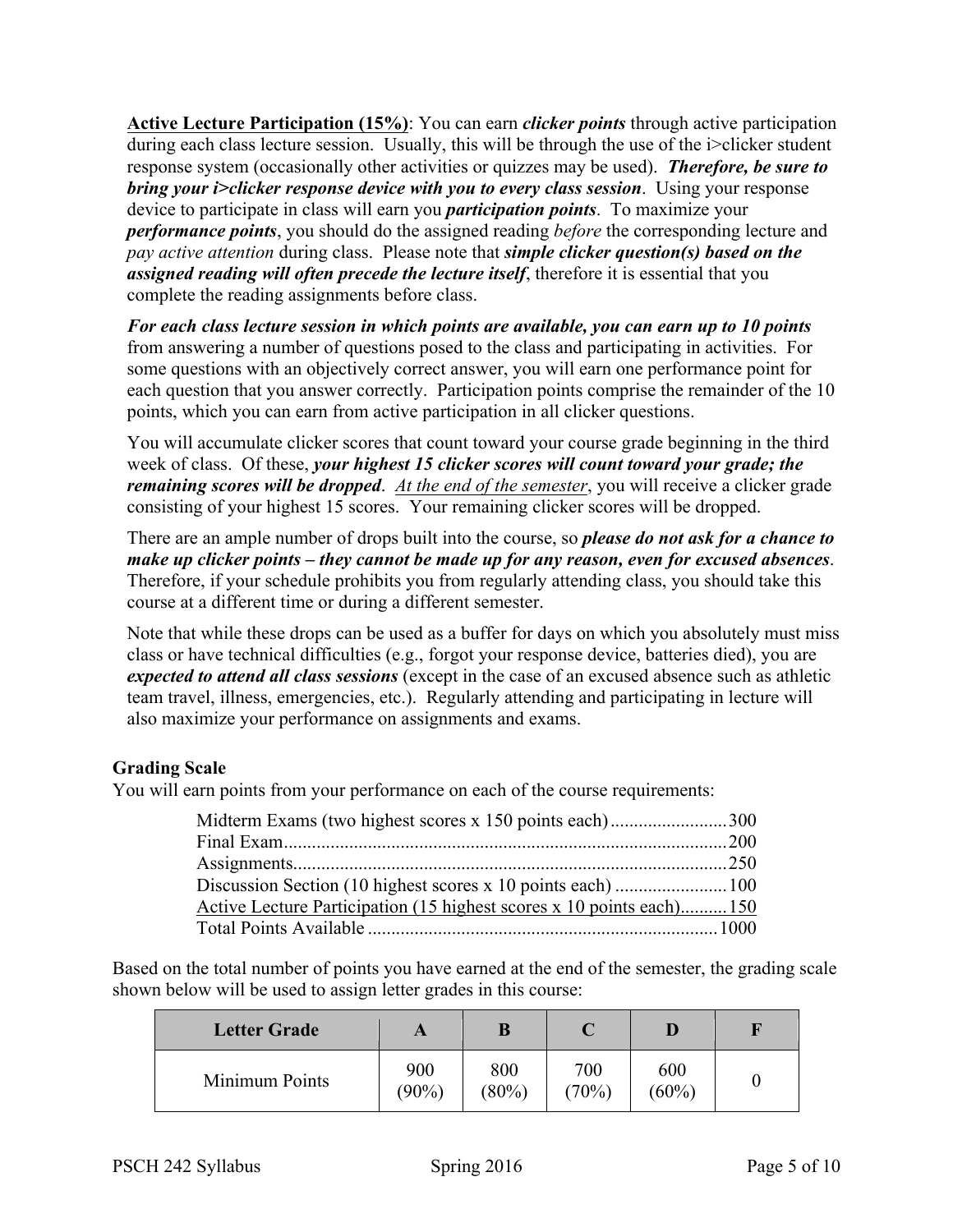#### **Course Policies**

### **Expectations**

It is expected that you will:

- Show up on time to every class session
- Bring your i>clicker response device to every class session and actively participate
- **Be respectful** of your classmates, Dr. Gobel, and the TA(s)
- Complete reading assignments prior to the corresponding class session
- Submit all assignments on time
- **Read all course emails thoroughly**
- Not have side conversations during lecture
- Not use your phone or computer for non-course-related activities during class
- **Not pack up your materials before being dismissed**
- Ensure that all writing you submit is written clearly, is grammatically correct, and follows APA format and style (when applicable)

# **Attendance Policy**

It is the student's responsibility to *attend all class sessions on time* (except in the case of an excused absence). We will *begin class promptly at the course start time*. Participation points will be earned during class sessions, so attendance (and active participation) will have a direct effect on your course grade. In addition, your learning and performance in other aspects of the course will be maximized through your regular attendance.

# **Policy on Late Assignments**

It is expected that all assignments will be completed in full and turned in on time. *Late assignments will not be accepted.*

# **Email Policy**

As indicated above, you are also *responsible for carefully reading all course-related emails* from Dr. Gobel and the TA(s). Therefore, be sure that you *check your UIC email regularly* and that you are able to receive emails sent through Blackboard.

When emailing Dr. Gobel and/or your TA(s), please indicate the *course number* and a *brief description of the issue* in the subject line of all course-related emails. Make sure the subject line reflects the topic of your email (therefore, do not simply reply to the most recent email from me unless its subject line is relevant to your email). If applicable, please also identify your *TA and discussion section time* in your email.

Before emailing, however, please check this Syllabus, the information on the Blackboard course site (including the FAQs section), and previous emails you have received to see if your question has already been answered. *While we will reply to emails in a timely manner, do not expect a response to questions that have already been answered.*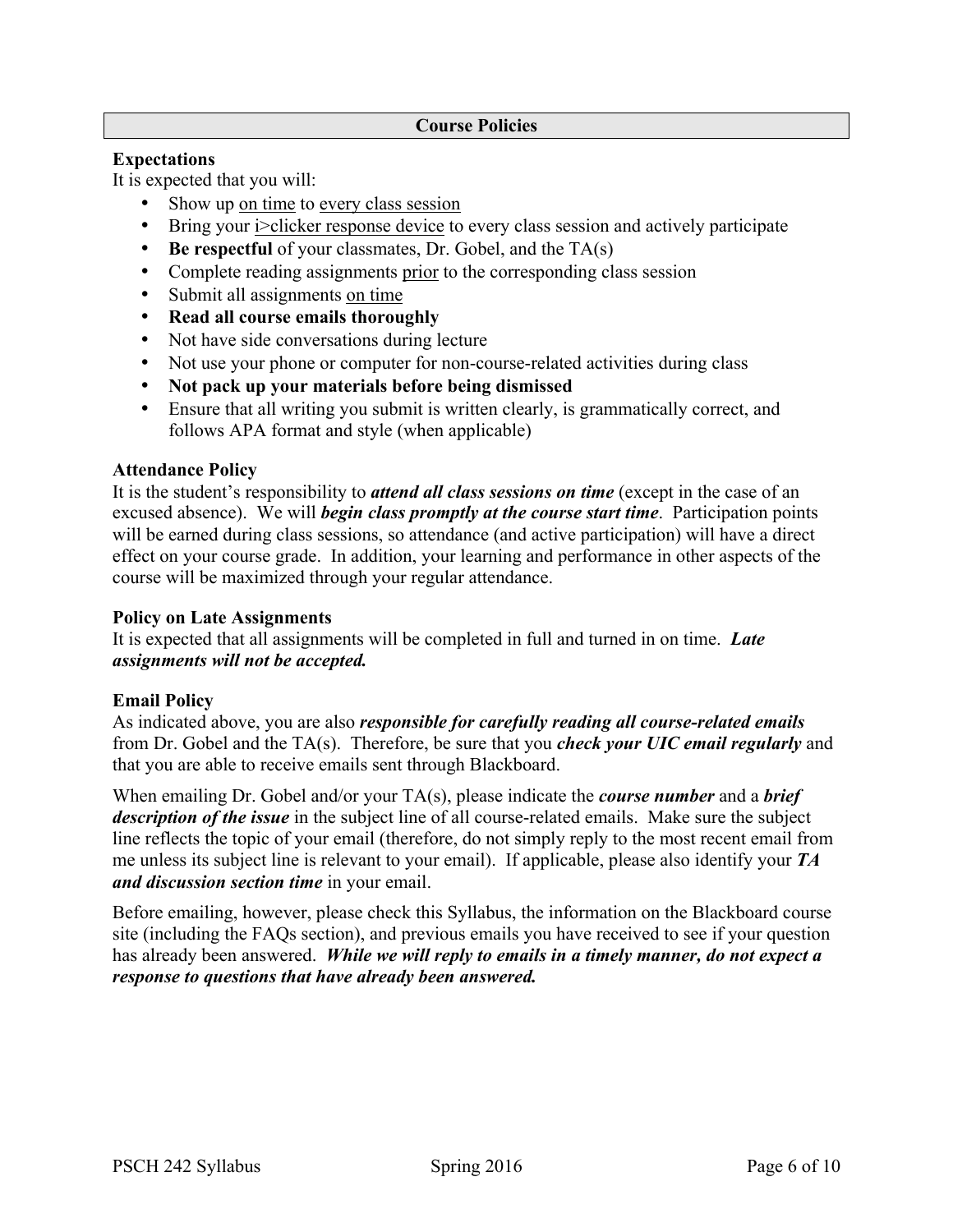# **Appropriate Classroom Behavior**

College students are adults and I will grant you the respect that comes with that. Therefore, please behave like adults during class and follow these guidelines about appropriate classroom behavior. Appropriate classroom behavior is simply a matter of *respecting the rights of others* in class and *maximizing your own learning*.

Maintain focus on class material during lecture and discussion. Research has shown that distracting yourself by multitasking during class impairs your learning and performance, and it may be disruptive or distracting to other students and is disrespectful to your instructors. Therefore, *please do not use your cell phone during class* except in extraordinary circumstances. The use of laptops or tablets for course-related purposes is perfectly fine, but please avoid using them for non-course-related activities during class. *Minimize talking* with other students during class, except when directed to discuss as part of an activity.

It likely goes without saying, but during discussion, please respect others and their opinions, and *refrain from discriminatory or hateful speech*. Inappropriate and/or disruptive behavior may result in you being asked to leave the room so that you are not interfering with the learning of other students.

Finally, *please do not pack up before being dismissed at the end of the class period*. It is extremely disruptive to other students and disrespectful to Dr. Gobel.

#### **Disability Services**

"Concerning disabled students, the University of Illinois at Chicago is committed to maintaining a barrier-free environment so that individuals with disabilities can fully access programs, courses, services, and activities at UIC. Students with disabilities who require accommodations for full access and participation in UIC Programs must be registered with the Disability Resource Center (DRC). Please contact DRC at (312) 413-2183 (voice) or (312) 413- 0123 (TDD)."

*If you require accommodations due to a documented disability, please bring a letter from the DRC documenting the necessary accommodations and discuss these accommodations with Dr. Gobel (in person of by email) no later than the end of the second week of class or within one week of receiving new documentation.*

#### **Religious Holidays**

I have tried to ensure that no major assignment due dates or exams fall on major religious holidays. However, *if there is a conflict with a religious holiday that you observe, please let me know by the end of the second week of class* and an appropriate accommodation will be made (note that you can always submit an assignment early).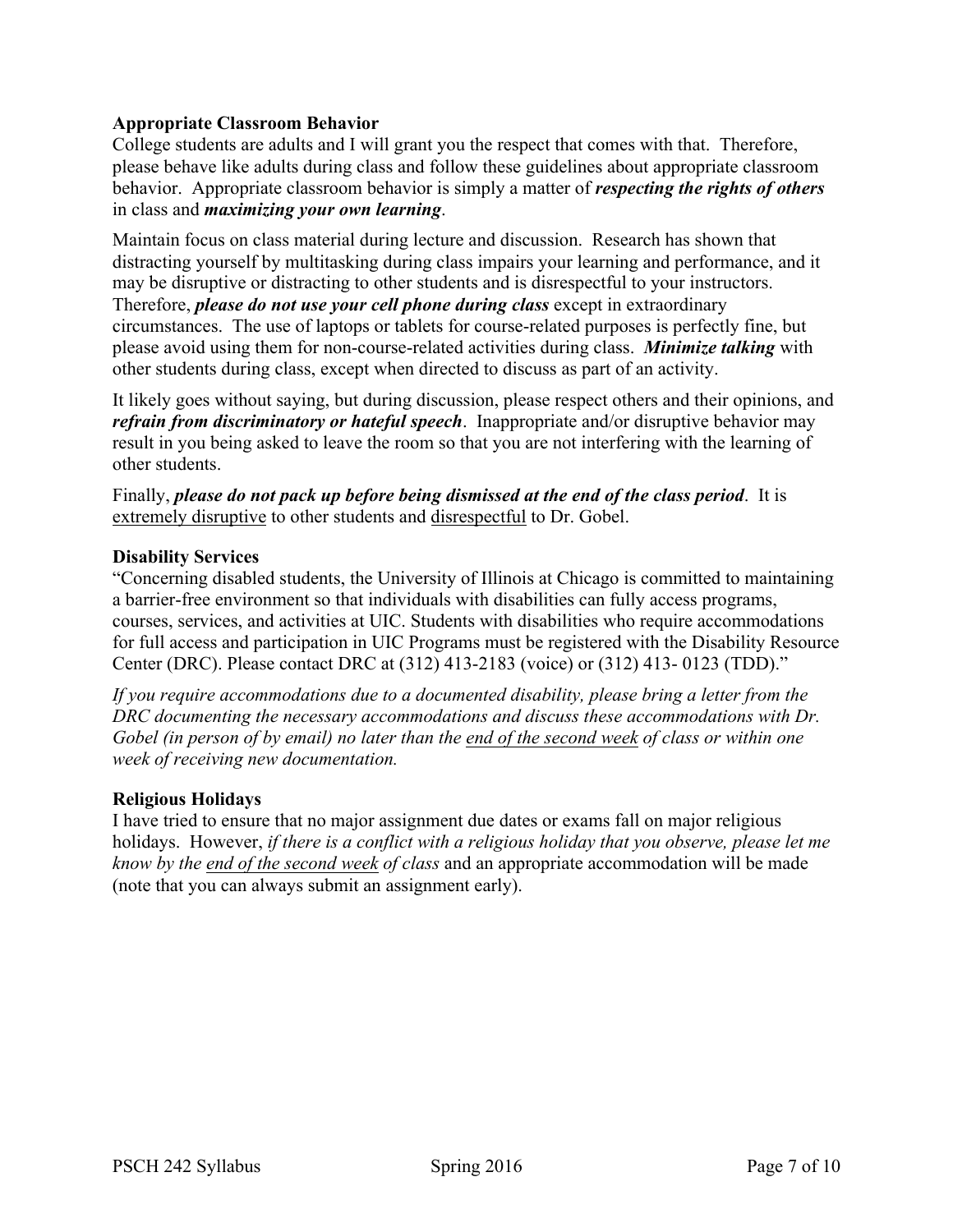#### **Additional Information and Resources**

### **APA Style**

Most papers in psychology must be written in APA (American Psychological Association) format. *You are responsible for following APA style and citation format in all your writing assignments for this course, when applicable*. The most complete resource for APA style is the Publication Manual of the APA, but Purdue's Online Writing Lab (OWL) is an excellent, concise, and free online reference documenting APA style:

http://owl.english.purdue.edu/owl/section/2/10/

#### **Writing Center**

Tutors at the Writing Center can help you to organize and edit your writing. All students are welcome and encouraged to make an appointment to improve their writing. The optimum use is to *visit the Writing Center while preparing your draft of a writing assignment* and to make several visits. More information can be found at http://www.uic.edu/depts/engl/writing/about/

#### **Psi Chi Tutoring**

Students in UIC's Psi Chi chapter with expertise in various psychology courses hold office hours throughout the week. The tutoring schedule is usually established a few weeks into the semester, and the relevant information will be posted on Blackboard when it becomes available.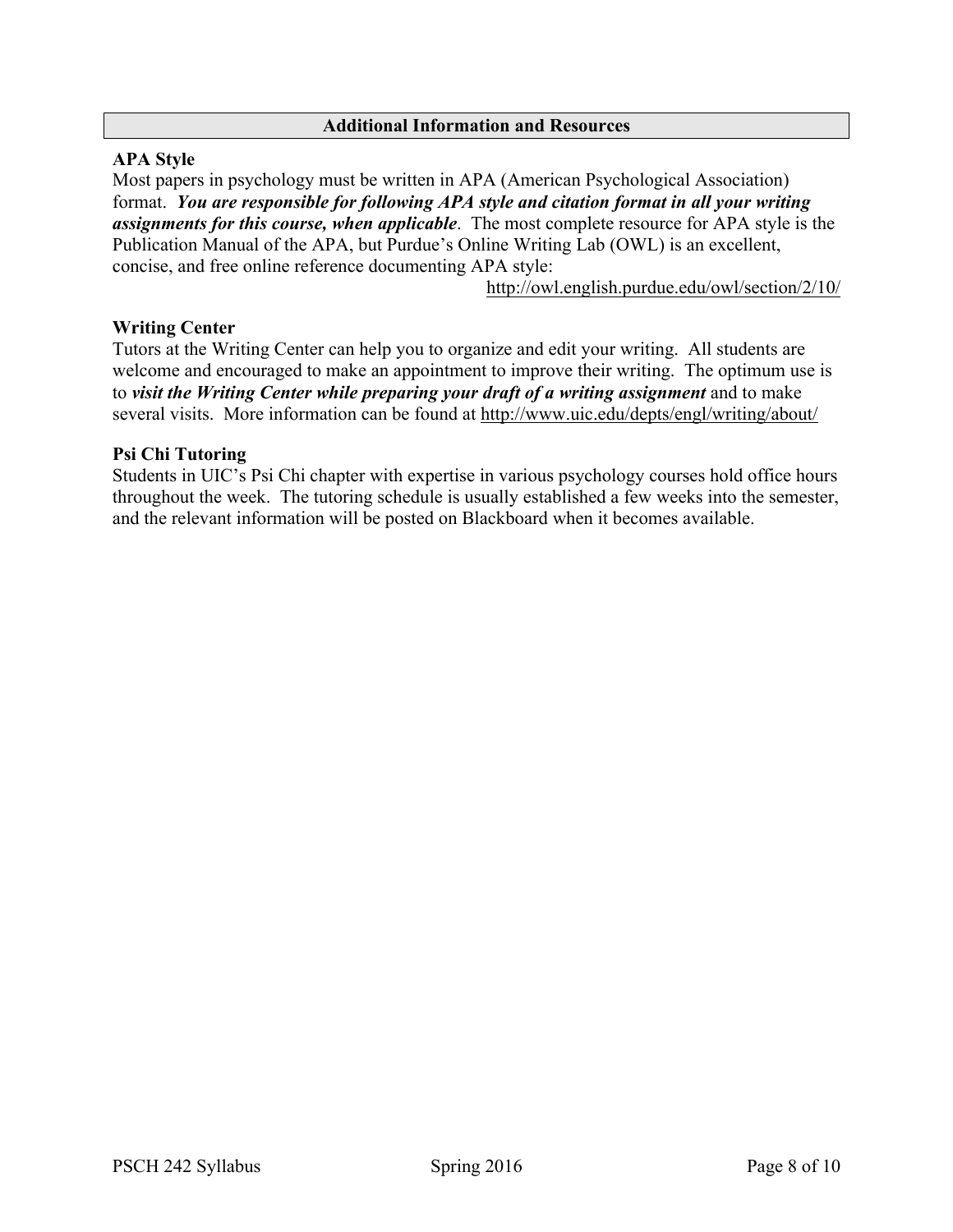### **Academic Honesty and Plagiarism**

*All work should be your own*. You are allowed, and even encouraged, to seek feedback from others, but all the writing you submit should be your own. Plagiarism is representing the words or ideas of others as your own, without crediting the source, and thus also includes copying or paraphrasing from your classmates or papers on the Internet. Major writing assignments will be submitted electronically via SafeAssign to automatically screen for potentially plagiarized material and ensure academic honesty.

Familiarize yourself with violations of academic honesty and the student disciplinary policy at http://www.uic.edu/depts/dos/studentconduct.html. Some FAQ's about crediting others and avoiding plagiarism are available at http://tigger.uic.edu/~edelberg/crediting\_others/index.htm.

# **Guidelines Regarding Academic Integrity**

As an academic community, the University of Illinois at Chicago is committed to providing an environment in which research, learning, and scholarship can flourish and in which all endeavors are guided by academic and professional integrity. All members of the campus community students, staff, faculty, administrators—share the responsibility of insuring that these standards are upheld so that such an environment exists. Instances of academic misconduct by students, and as defined herein, shall be handled pursuant to the *Student Disciplinary Policy*.

Academic dishonesty includes, but is not limited to:

- **Cheating**: Either intentionally using or attempting to use unauthorized materials, information, people, or study aids in any academic exercise, or extending to or receiving any kind of unauthorized assistance on any examination or assignment to or from another person.
- **Fabrication**: Knowing or unauthorized falsification, reproduction, lack of attribution, or invention of any information or citation in an academic exercise.
- **Facilitating Academic Dishonesty/Plagiarism**: Intentionally or knowingly representing the words or ideas of another as one's own in any academic exercise.
- **Bribes, Favors, Threats**: Bribing or attempting to bribe, promising favors to or making threats against, any person, with the intention of affecting a record of a grade, grade, or evaluation of academic performance. Any conspiracy with another person who then takes or attempts to take action on behalf or at the direction of the student.
- **Examination by Proxy**: Taking or attempting to take an exam for someone else other than the student is a violation by both the student enrolled in the course and the proxy or substitute.
- **Grade Tampering**: Any unauthorized attempt to change, actual change of, or alteration of grades or any tampering with grades.
- **Nonoriginal Works**: Submission or attempt to submit any written work authored, in whole or part, by someone other than the student.

*Above guidelines from the UIC Undergraduate Catalog (www.uic.edu/ucat/catalog/GR.shtml)*